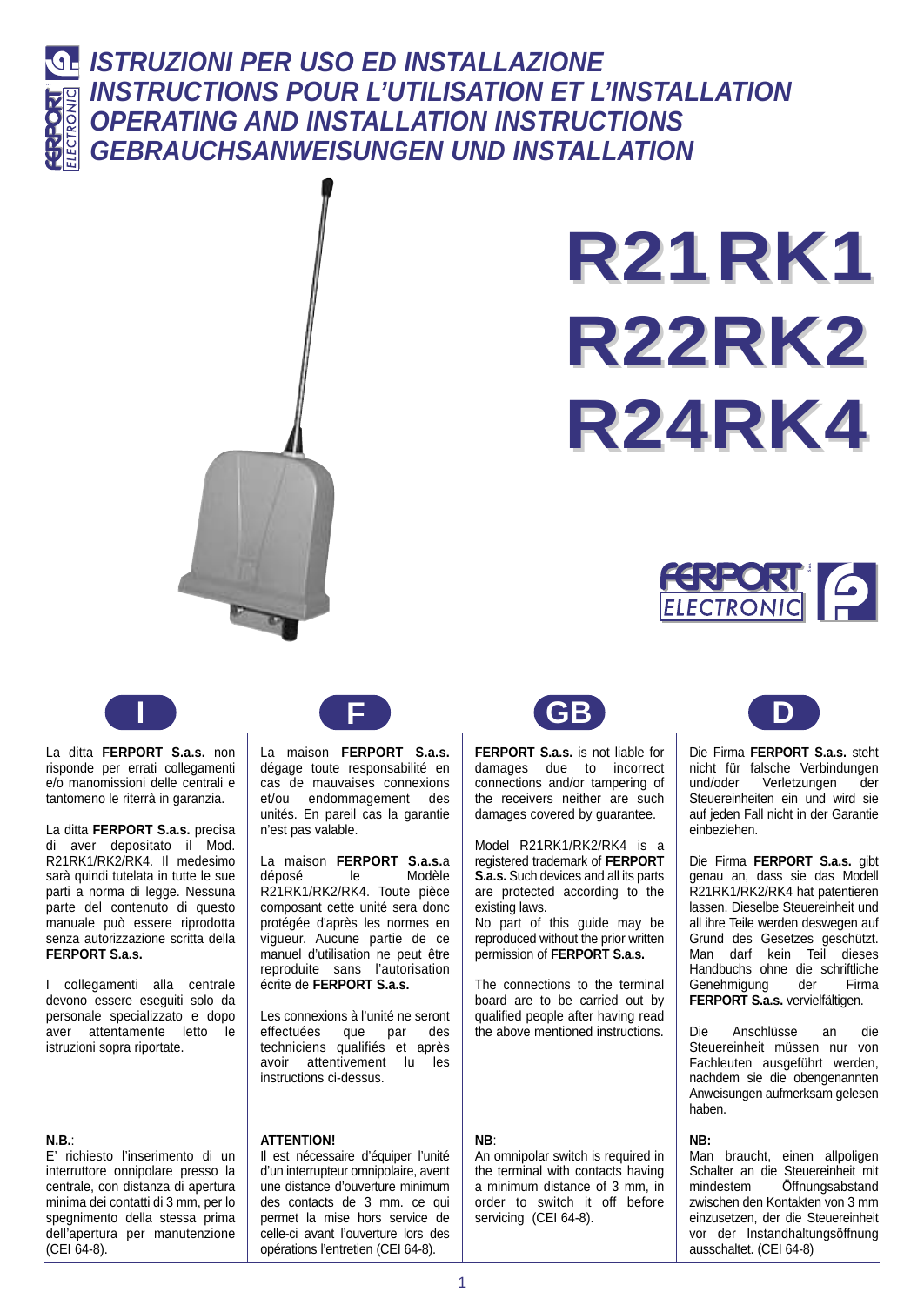







| ANT<br>GND<br>NA 1<br>NA 2<br><b>NA3</b><br>NA 4<br>P<br>J1<br>GND<br>ALIM<br>COM1 | antenna<br>negativo alimentazione<br>contatto N.A. CH1<br>contatto N.A. CH2<br>contatto N.A. CH3<br>contatto N.A. CH4<br>pulsante funzioni<br>Chiuso alim. 12V ac/dc<br>aperto alim. 24V ac/d<br>massa antenna<br>alimentazione 12/24V<br>ac/dc<br>comune CH1 |
|------------------------------------------------------------------------------------|---------------------------------------------------------------------------------------------------------------------------------------------------------------------------------------------------------------------------------------------------------------|
|                                                                                    |                                                                                                                                                                                                                                                               |
| COM2                                                                               | comune CH2                                                                                                                                                                                                                                                    |
| COM <sub>3</sub>                                                                   | comune CH3                                                                                                                                                                                                                                                    |
| COM4                                                                               | comune CH4                                                                                                                                                                                                                                                    |
| ANT                                                                                |                                                                                                                                                                                                                                                               |
|                                                                                    | attacco antenna                                                                                                                                                                                                                                               |
|                                                                                    |                                                                                                                                                                                                                                                               |

| ANT              | antenna                |
|------------------|------------------------|
| <b>GND</b>       | masse aliment.         |
| NA 1             | norm. ouvert CH1       |
| NA 2             | norm. ouvert CH2       |
| NA 3             | norm. ouvert CH3       |
| NA 4             | norm. ouvert CH4       |
| P                | bouton push bottom     |
| J1               | fermature 12V ac/dc    |
|                  | ouverture 24V ac/d     |
| <b>GND</b>       | masse antenne          |
| ALIM             | aliment. 12Vcc 24 Vac  |
| COM1             | commum CH1             |
| COM <sub>2</sub> | commum CH <sub>2</sub> |
| COM <sub>3</sub> | commum CH3             |
| COM <sub>4</sub> | commum CH4             |
| <b>ANT</b>       | branchenment           |
|                  | d'antenne              |
|                  |                        |

| ANT         | antenna            |
|-------------|--------------------|
| GND         | mass feeder        |
| NA 1        | na CH1             |
| NA 2        | na CH2             |
| <b>NA3</b>  | na CH3             |
| NA 4        | na CH4             |
| Р           | button push bottom |
| J1          | closed 12V ac/dc   |
|             | open 24V ac/d      |
| <b>GND</b>  | mass antenna       |
| ALIM        | feeder 12Vcc 24Vac |
| COM1        | common CH1         |
| <b>COM2</b> | common CH2         |
| COM3        | common CH3         |
| COM4        | common CH4         |
| ANT         | bomier plug        |
|             |                    |
|             |                    |

| ANT. | Antenne                                   |
|------|-------------------------------------------|
| GND. | Negativ der Stromversorgung               |
| NA 1 | Kontakt N.O - normalerweise offen.        |
|      | CH1                                       |
| NA 2 | Kontakt N.O. CH <sub>2</sub>              |
|      |                                           |
| NA 3 | Kontakt N.O. CH3                          |
| NA 4 | Kontakt N.O. CH4                          |
| P    | Funktions-Taste                           |
| J1 I | Schließung der Stromversorgung.           |
|      | 12V Ws/Gs                                 |
|      | Offnung der Stromversorgung 24V           |
|      | Ws/Gs                                     |
|      | <b>GND</b> Erde der Antenne               |
|      | <b>ALIM</b> Stromversorgung 12/24V Ws/Gs  |
|      | <b>COM1</b> Gemeinsame Erdungseinheit CH1 |
|      | <b>COM2</b> Gemeinsame Erdungseinheit CH2 |
|      | <b>COM3</b> Gemeinsame Erdungseinheit CH3 |
|      | <b>COM4</b> Gemeinsame Erdungseinheit CH4 |
|      | <b>ANT</b> Anschluss der Antenne          |



**CARACTERISTIQUES TECHNIQUES**

| Alimentazione                                 | <b>Alimentation</b>                             | 12/24 VAC VCC                                 |
|-----------------------------------------------|-------------------------------------------------|-----------------------------------------------|
| Assorbimento a riposo a 12 VAC                | Absorption au repos 12 VCC                      | 20 mA                                         |
| Assorbimento con relé eccitato a 12 VCC       | Absorption avec realys excité 12 VCC            | 35,3 mA                                       |
| Assorbimento a riposo a 24 VAC                | Absorption au repos 24 VAC                      | 33.7 mA                                       |
| Assorbimento con relé eccitato a 24 VCC       | Absorption avec realys excité 24 VCC            | 69.2 mA                                       |
| Massima potenza commutabile dai relé a 24 VAC | Puissance maximum commutabile par relais 24 VAC | 24VA                                          |
| Ritardo nell'eccitazione                      | Retard à l'excitation                           | 140 ms                                        |
| Ritardo alla diseccitazione                   | Retard à l'desexcitation                        | 140 ms                                        |
| Oscillatore locale                            | Oscillateur local                               | 433.92 MHz                                    |
| Ricevitore di tipo                            | <b>Ricepteur type</b>                           | Superterodina                                 |
| Sensibilità misurata con segnale ON-OFF       | Sensibilité relevé par signal ON-OFF            | >=110 Dbm s/n 17 dB mod, 100%                 |
| Banda passante a -3 dB                        | Bande passante a -3 dB                          | 500 KHz                                       |
| Radiazione in antenna                         | Rayonnement en antenne                          | >-65 dBm                                      |
| <b>Decodifica</b>                             | Décodega                                        | tramite uP Z86E04                             |
| Antenna                                       | Antenne                                         | Stilo 1/4 facente parte integrale del sistema |
|                                               |                                                 | Style 1/4 falsant partie intégrale du groupe  |
| Temperatura di esercizio                      | Tempèrature de marche                           | $-20^{\circ} \div + 70^{\circ}$               |
| Grado di protezione                           | Degré de protection                             | IP 55                                         |
|                                               |                                                 |                                               |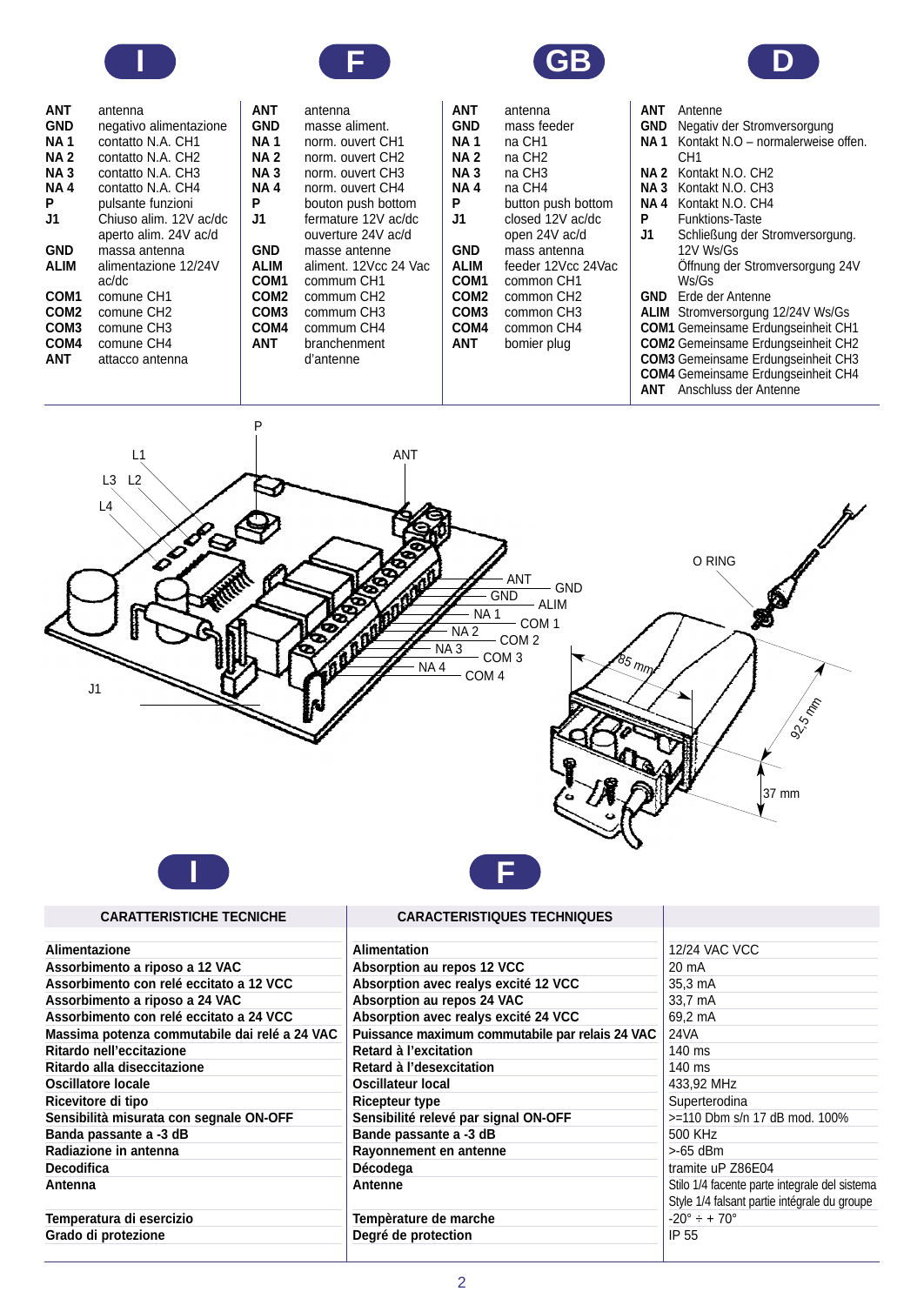



### **TECHNICAL SPECIFICATIONS**

#### **TECHNISCHE EIGENSCHAFTEN**

| Mass antenna                                | Stromversorgung                                        | 12/24 VAC VCC                      |
|---------------------------------------------|--------------------------------------------------------|------------------------------------|
| <b>Consumption quiesecent 12 VCC</b>        | Stromaufnahme in Ruhestellung 12 VAC                   | 20 mA                              |
| Consumption with energised relays at 12 VCC | Stromversorgung mit erregtem Relais bei 12 V Gs        | 35,3 mA                            |
| <b>Consumption quiesecent 24 VAC</b>        | Stromaufnahme in Ruhestellung bei 24 V Ws              | 33,7 mA                            |
| Consumption with energised relays at 24 VAC | Stromaufnahme mit erregtem Relais bei 24 V Gs          | 69,2 mA                            |
| Max power commutable from relays at VAC     | Max. durch die Relais zu 24 V Ws umschaltbare Leistung | 24 VA                              |
| <b>Energizing delay</b>                     | Erregungsverzögerung                                   | 140 ms                             |
| De-energisid delay                          | Aberregungsverzögerung                                 | $140 \text{ ms}$                   |
| <b>Oscillator</b>                           | Lokaler Schwinger                                      | 433,92 MHz                         |
| <b>Riceiver</b>                             | Empfänger vom Typ                                      | Superheterodyne                    |
| Sensitivity measured with ON-OFF signal     | Durch das ON-OFF Signal gemessene Empfindlichkeit      | >=110 Dbm s/n 17 dB mod. 100%      |
| Pass-bande at -3 dB                         | Durchlassbereich zu -3 dB                              | 500 KHz                            |
| Antenna radiation                           | Antennenstrahlung                                      | >-65 dBm                           |
| Decoding                                    | Decodierung                                            | tramite uP Z86E04                  |
| Antenna                                     | Antenne                                                | 1/4 Stylus as a part of the system |
|                                             |                                                        | Fühler 1/4 als integrierendes      |
|                                             |                                                        | Bestandteil des Systems            |
| <b>Operation temperature</b>                | Betriebstemperatur                                     | $-20^{\circ} \div + 70^{\circ}$    |
| <b>Protection degree</b>                    | Schutzgrad                                             | IP 55                              |

| <b>IMPULSO</b><br><b>IMPULSE</b><br><b>IMPULSION</b><br><b>IMPULS</b> | LED <sub>1</sub><br><b>VOYANT1</b><br>LED <sub>1</sub><br>LED <sub>1</sub>    | LED <sub>2</sub><br><b>VOYANT 2</b><br>LED <sub>2</sub><br>LED <sub>2</sub>   | LED <sub>1</sub><br><b>VOYANT1</b><br>LED <sub>1</sub><br>LED <sub>1</sub>    | LED <sub>2</sub><br><b>VOYANT 2</b><br>LED <sub>2</sub><br>LED <sub>2</sub>   | <b>MODALITÁ</b><br><b>MODALITÉ</b><br><b>MODALITY</b><br><b>MODALITÄT</b> | CANALE<br>CANAL<br>CHANNEL<br><b>KANAL</b> |
|-----------------------------------------------------------------------|-------------------------------------------------------------------------------|-------------------------------------------------------------------------------|-------------------------------------------------------------------------------|-------------------------------------------------------------------------------|---------------------------------------------------------------------------|--------------------------------------------|
| $\mathbf{1}$                                                          | Acceso<br>Allumé<br>Alight<br>Eingeschaltet                                   |                                                                               |                                                                               |                                                                               | Monostabile<br>Monostable<br>Monostable<br>Monostabil                     | CH <sub>1</sub>                            |
| $\overline{2}$                                                        | Lampeggio lento<br>Clignotement lent<br>Slow blinking<br>Langsames Blinken    |                                                                               |                                                                               |                                                                               | <b>Bistabile</b><br><b>Bistable</b><br><b>Bistable</b><br><b>Bistabil</b> | CH <sub>1</sub>                            |
| $\mathbf{3}$                                                          | Lampeggio veloce<br>Clignotement rapide<br>Fast blinking<br>Schnelles Blinken |                                                                               |                                                                               |                                                                               | Temporizzato<br>Temporisé<br>Timed<br>Taktmässig                          | CH <sub>1</sub>                            |
| 4                                                                     |                                                                               | Acceso<br>Allumé<br>Alight<br>Eingeschaltet                                   |                                                                               |                                                                               | Monostabile<br>Monostable<br>Monostable<br>Monostabil                     | CH <sub>2</sub>                            |
| 5                                                                     |                                                                               | Lampeggio lento<br>Clignotement lent<br>Slow blinking<br>Langsames Blinken    |                                                                               |                                                                               | <b>Bistabile</b><br><b>Bistable</b><br><b>Bistable</b><br><b>Bistabil</b> | CH <sub>2</sub>                            |
| 6                                                                     |                                                                               | Lampeggio veloce<br>Clignotement rapide<br>Fast blinking<br>Schnelles Blinken |                                                                               |                                                                               | Temporizzato<br>Temporisé<br>Timed<br>Taktmässig                          | CH <sub>2</sub>                            |
| $\boldsymbol{7}$                                                      |                                                                               |                                                                               | Acceso<br>Allumé<br>Alight<br>Eingeschaltet                                   |                                                                               | Monostabile<br>Monostable<br>Monostable<br>Monostabil                     | CH <sub>3</sub>                            |
| 8                                                                     |                                                                               |                                                                               | Lampeggio lento<br>Clignotement lent<br>Slow blinking<br>Langsames Blinken    |                                                                               | <b>Bistabile</b><br><b>Bistable</b><br><b>Bistable</b><br><b>Bistabil</b> | CH <sub>3</sub>                            |
| 9                                                                     |                                                                               |                                                                               | Lampeggio veloce<br>Clignotement rapide<br>Fast blinking<br>Schnelles Blinken |                                                                               | Temporizzato<br>Temporisé<br>Timed<br>Taktmässig                          | CH <sub>3</sub>                            |
| 10                                                                    |                                                                               |                                                                               |                                                                               | Acceso<br>Allumé<br>Alight<br>Eingeschaltet                                   | Monostabile<br>Monostable<br>Monostable<br>Monostabil                     | CH <sub>4</sub>                            |
| 11                                                                    |                                                                               |                                                                               |                                                                               | Lampeggio lento<br>Clignotement lent<br>Slow blinking<br>Langsames Blinken    | <b>Bistabile</b><br><b>Bistable</b><br><b>Bistable</b><br><b>Bistabil</b> | CH4                                        |
| 12                                                                    |                                                                               |                                                                               |                                                                               | Lampeggio veloce<br>Clignotement rapide<br>Fast blinking<br>Schnelles Blinken | Temporizzato<br>Temporisé<br>Timed<br>Taktmässig                          | CH <sub>4</sub>                            |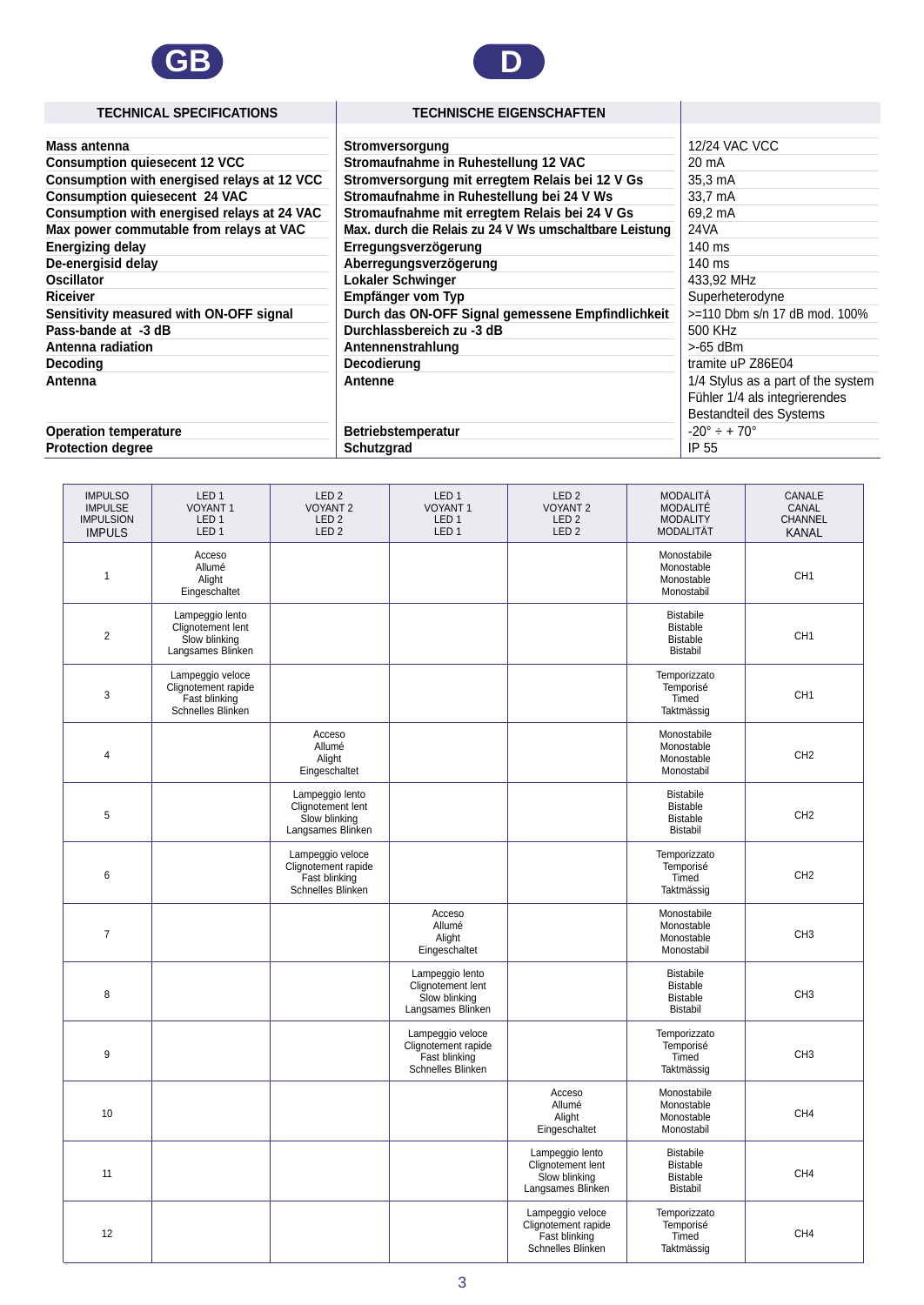

#### **PROGRAMMAZIONE RELÉ RICEVENTE**

Schema di programmazione dei canali della ricevente, prima di effettuare la programmazione in qualsiasi modalità fare la<br>cancellazione totale della cancellazione memoria.



#### **PROGRAMMATION RELAIS RÉCEPTEUR**

Schéma de programmation des cannaux du récepteur, avant d'effectuer la programmation de n'importe quelle modalité, effacer la mémoire.

#### **RECEIVING PROGRAMMING RELAYS**

Programming scheme of the receiving unit channels, before programming, no matter how, cancel the memory.



#### **PROGRAMMIERUNG DES EMPFÄNGERRELAIS**

Schema der Programmierung für die Kanäle des Empfängers. Bevor man die Programmierung in jeder Modalität durchführt, löschen Sie den Speicher komplett aus.

| <b>MODALITÀ</b><br><b>CANCELLAZIONE UTENTE</b><br>(Non eseguire la<br>cancellazione totale).<br>Tenere premuto il pulsante P1 per<br>5 secondi e verificare l'accensione<br>di tutti i LED.<br>Premere un qualsiasi tasto del<br>trasmettitore da disabilitare i led si<br>spegneranno ad indicare che il<br>trasmettitore è stato disabilitato. | <b>MODALITÉ</b><br><b>EFFACEMENT USAGER</b><br>(N'effacez pas complètement).<br>Appuyer sur le bouton P1 pour 5<br>seconds et vérifier l'allumage de<br>tous les LEDS. Appuyer sur<br>n'importe quel bouton du<br>transmetteur à disconnecter, les<br>leds s'éteindront à indiquer que le<br>transmetteur a été disconnecté. | <b>CONSUMER'S</b><br><b>ERASURE PROCEDURE</b><br>(Do not carry out the<br>total erasure).<br>Press the key P1 for 5 seconds<br>and check all the LEDS are on.<br>Press any key of the transmitter to<br>disconnect, the leds will turn off<br>the show the transmitter has been<br>disconnected. | <b>MODALITÄT - LÖSCHUNG</b><br><b>EINES BENUTZERS</b><br>(Die vollständige Löschung<br>nicht durchführen).<br>Die Taste P1 für 5 Sekunden<br>gedrückt halten und sicherstellen,<br>dass alle LED sich einschalten.<br>Eine beliebige Taste des<br>Funkensenders drücken, um zu<br>deaktivieren. Die LED schalten<br>sich aus und melden damit, dass |
|--------------------------------------------------------------------------------------------------------------------------------------------------------------------------------------------------------------------------------------------------------------------------------------------------------------------------------------------------|------------------------------------------------------------------------------------------------------------------------------------------------------------------------------------------------------------------------------------------------------------------------------------------------------------------------------|--------------------------------------------------------------------------------------------------------------------------------------------------------------------------------------------------------------------------------------------------------------------------------------------------|-----------------------------------------------------------------------------------------------------------------------------------------------------------------------------------------------------------------------------------------------------------------------------------------------------------------------------------------------------|
|                                                                                                                                                                                                                                                                                                                                                  |                                                                                                                                                                                                                                                                                                                              |                                                                                                                                                                                                                                                                                                  | der Sender außer Betrieb gesetzt<br>wurde.                                                                                                                                                                                                                                                                                                          |

#### **CANCELLAZIONE TOTALE CODICI NELLA RICEVENTE**

Tenere premuto il pulsante **P1** per **15 secondi** fino a quando i led non inizieranno ad accendersi in sequenza, prima il led 1 poi i led 2 poi il led 3 e poi i led 4; a questo<br>punto rimarranno accesi rimarranno simultaneamente per circa **4 secondi** per poi spegnersi in sequenza.

A questo punto la cancellazione totale dei codici é avvenuta.

#### **EFFACEMENT TOTAL DES CODES DU RÉCEPTEUR**

Appuyer sur le bouton **P1** pour **15 seconds** jusqu'à l'allumage en série des leds, d'abord le led1, puis le led 2, puis le led 3, puis le led 4; à ce point ils resteront allumés simultanément pour **4 seconds** et puis ils s'éteindront en série.

Å ce point l'effacement total des codes s'est passé.

#### **RECEIVER CODES TOTAL ERASURE**

Press the key **P1** for **15 seconds** until the leds start turning on in sequence, first led 1, then led 2, then led 3, then led 4; at this point they will be on simultaneously for about **4 seconds**, then they will turn off in sequence. At this point the total codes

erasure has been fulfiled.

#### **VOLLSTÄNDIGE LÖSCHUNG DER EMPFÄNGER-CODES**

| Die Taste P1 15 Sekunden lang                |
|----------------------------------------------|
| gedrückt halten, bis die LED 1, 2,           |
| 3 und 4 nacheinander leuchten.               |
| Zu diesem Punkt leuchten sie                 |
| gleichzeitig für etwa 4 Sekunden             |
| und dann schalten sie                        |
| nacheinander aus.                            |
| Damit ist die Löschung der Codes<br>beendet. |

#### **MODALITÀ PROGRAMMAZIONE FULL TIME**

Dopo aver fatto la cancellazione totale dei codici fare apprendere alla ricevente un radiocomando inerente a quell'impianto: tenere poi premuto il pulsante **P1** per **10** secondi verificare che tutti e 4 i led lampeggino e, a questo punto, la ricevente resterà in programmazione per 48 ore circa rimemorizzando tutti i<br>radiocomandi dello stesso radiocomandi dello stesso impianto.

Questa funzione è utile nel caso di sostituzione di una ricevente in un impianto con un numero elevato di utenti.

Gli utenti quindi avranno **48 ore** di riregistrarsi automaticamente.

**N.B.**: Questa programmazione avviene nella sola modalità MONOSTABILE del **relè 1**.

#### **MODALITÉ PROGRAMMATION FULL TIME**

Après avoir effacé tous les codes communiquer au récepteur un radioguidage se rapportant à cette installation: appuyer sur le bouton **P1** pour **10** seconds, tous les quatre voyants doivent clignoter, et à ce point, le récepteur sera programmé pour 48 heures environ en mémorisant tous les radioguidages de la même installation de nouveau.

Cette fonction est utile au cas où le récepteur doive être replacé dans une installation avec un numéro élevé d'usagers.

De cette façon, les usagers auront **48 heures** pour s'enregistrer automatiquement de nouveau.

**N.B.**: Cette programmation ne peut être effectuée que dans la modalité MONOSTABLE du **relais 1**.

#### **FULL TIME PROGRAMMING PROCEDURE**

After erasing all the codes make the receiving unit learn a radio control concerning that unit: keep the key **P1** pressed for **10** seconds, check all the 4 leds are flashing and, at this point, the receiving unit will be programmed for about 48 hours storing all the radio controls of the same unit again.

This function is useful in case a receiver in a unit with a great number of consumers needs substituting.

Thus the consumers will have **48 hour's**' time to register themselves again automatically.

**N.B.**: This programming takes place only in the SINGLE-STABLE function of the **relay n. 1**.

#### **MODALITÄT - FULL TIME PROGRAMMIERUNG**

Nach der vollständigen Löschung der Codes lassen Sie den Empfänger einen jenem System zugewiesenen Funkensender aufnehmen: die Steuertaste **P1** dann für **10 Sekunden** gedrückt halten und sicherstellen, dass alle 4 LED blinken. Zu diesem Punkt bleibt die Steuereinheit für etwa 48 Stunden programmiert, indem sie all die Steuerungen desselben Systems wieder speichert.

Diese Funktion kann nützlich sein, wenn man einen Empfänger in einem System mit mehreren Benutzern ersetzt.

Die Benutzer haben also **48 Stunden**, für die automatische Speicherung ihrer Codes.

**NB:** Diese Programmierung kann nur in der Modalität MOSTABIL des **Relais 1** geschehen.